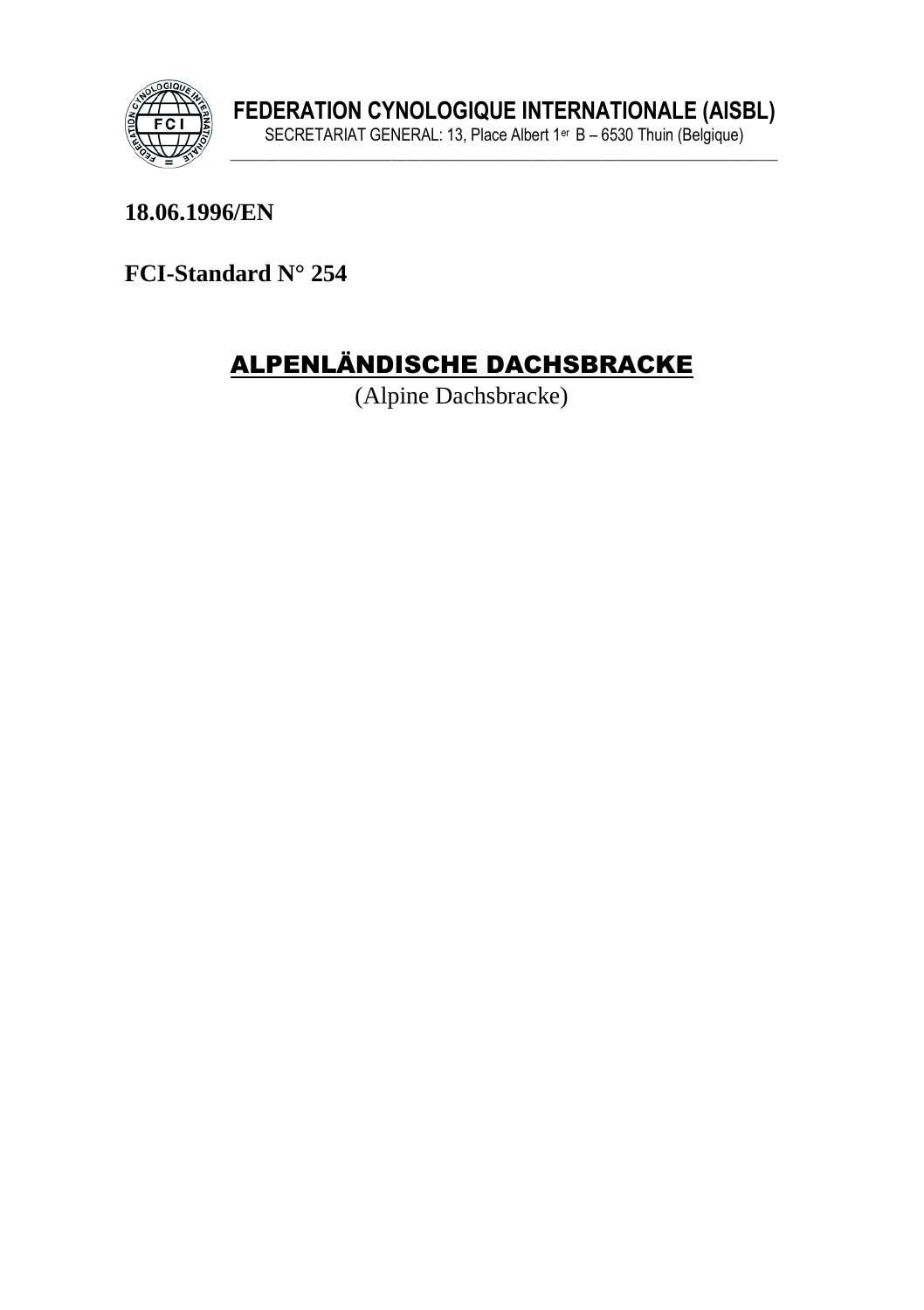**TRANSLATION**: C. Seidler. Official language (DE).

## **ORIGIN**: Austria.

## **DATE OF PUBLICATION OF THE OFFICIAL VALID STANDARD**: 10.10.1995.

**UTILIZATION**: A robust, weather resistant working dog used by the mountain huntsman. The Alpine Dachsbracke is used as a tracking hound for wounded deer and as scenthound for hare and fox.

| <b>FCI-CLASSIFICATION:</b> |                     | Group 6 Scenthounds and related |
|----------------------------|---------------------|---------------------------------|
|                            |                     | breeds.                         |
|                            |                     | Section 2 Leash (scent) hounds. |
|                            | With working trial. |                                 |

**BRIEF HISTORICAL SUMMARY:** Already in ancient times, a hunting/shooting dog was used which bore a remarkable resemblance in appearance to the Alpine Dachsbracke. Crown Prince Rudolf of Habsburg in 1881 and 1885 made his gamekeepers from Mursteg and Ischl include Alpine Dachsbracken on his hunting trips to Turkey and to Egypt. In 1932 the "Alpine- Erzgebirgs-Dachsbracke" was recognized by the top canine organisations in Austria as the third Scenthound breed. In 1975 the name was altered to "Alpenländische Dachsbracke" and the F.C.I. declared Austria as the country of origin. In 1991 the Alpenländische Dachsbracke was included in Section 2 of Scenthounds in the FCI nomenclature.

**GENERAL APPEARANCE**: A short legged, sturdy hunting dog with a robust, strong boned body structure, dense coat, firm muscles.

## **IMPORTANT PROPORTIONS**:

- Relation of height at shoulder to length of body =  $2:3$ .
- Relation of facial region to cranial region  $= 9 : 10$ .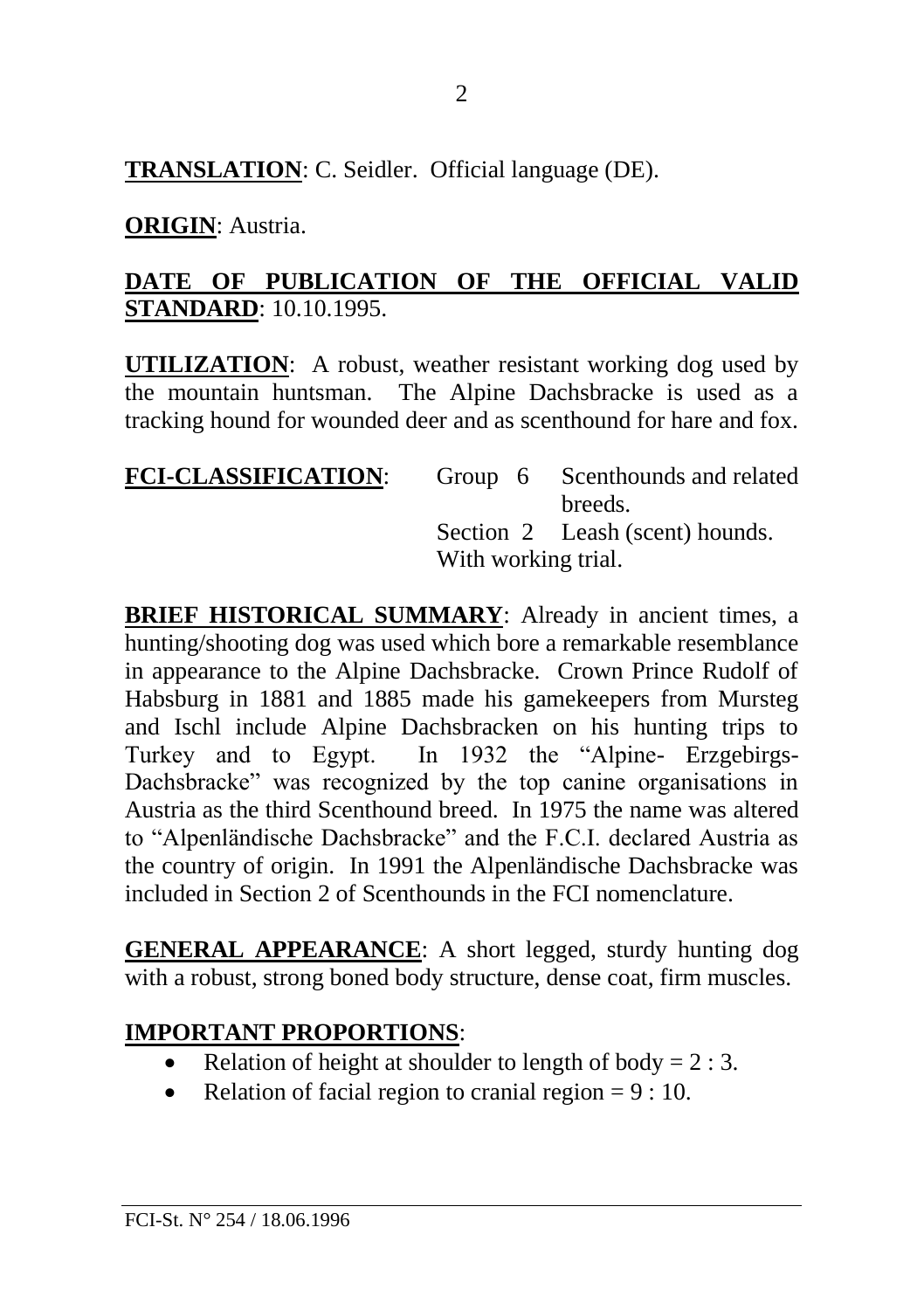**BEHAVIOUR / TEMPERAMENT:** Expression intelligent and friendly. Fearless personality.

## **HEAD**

#### CRANIAL REGION:

Skull: Lightly arched. Well defined furrow in forehead, lightly emphasized occiput. Stop: Pronounced.

FACIAL REGION:

Nose: Black.

Muzzle: Strong.

Lips: Close fitting with black pigment, moderately rounded curve of lips.

Jaws/Teeth: Strong complete teeth with scissor or pincer bite. A complete set with 42 teeth is sought after; the absence of totally two PM1 or PM2 (premolar 1 or 2) is tolerated; the M3 (molar 3) are not taken into account.

**EYES**: With dark brown iris. Eyelids close fitting to eyeballs with black pigment.

**EARS**: Leathers set on high without folds, hanging broad and smooth, medium length (should reach to the canines), well rounded at tips.

**NECK**: Muscular, not too long.

**BODY**: Trunk strong and well muscled, elongated.

Withers: Moderately emphasized.

Back: Straight.

Loin: Short and broad.

Croup: Barely sloping.

Chest: Deep and broad with pronounced forechest. Depth of chest should be about half the height at shoulder.

Underline and belly: Moderately tucked up.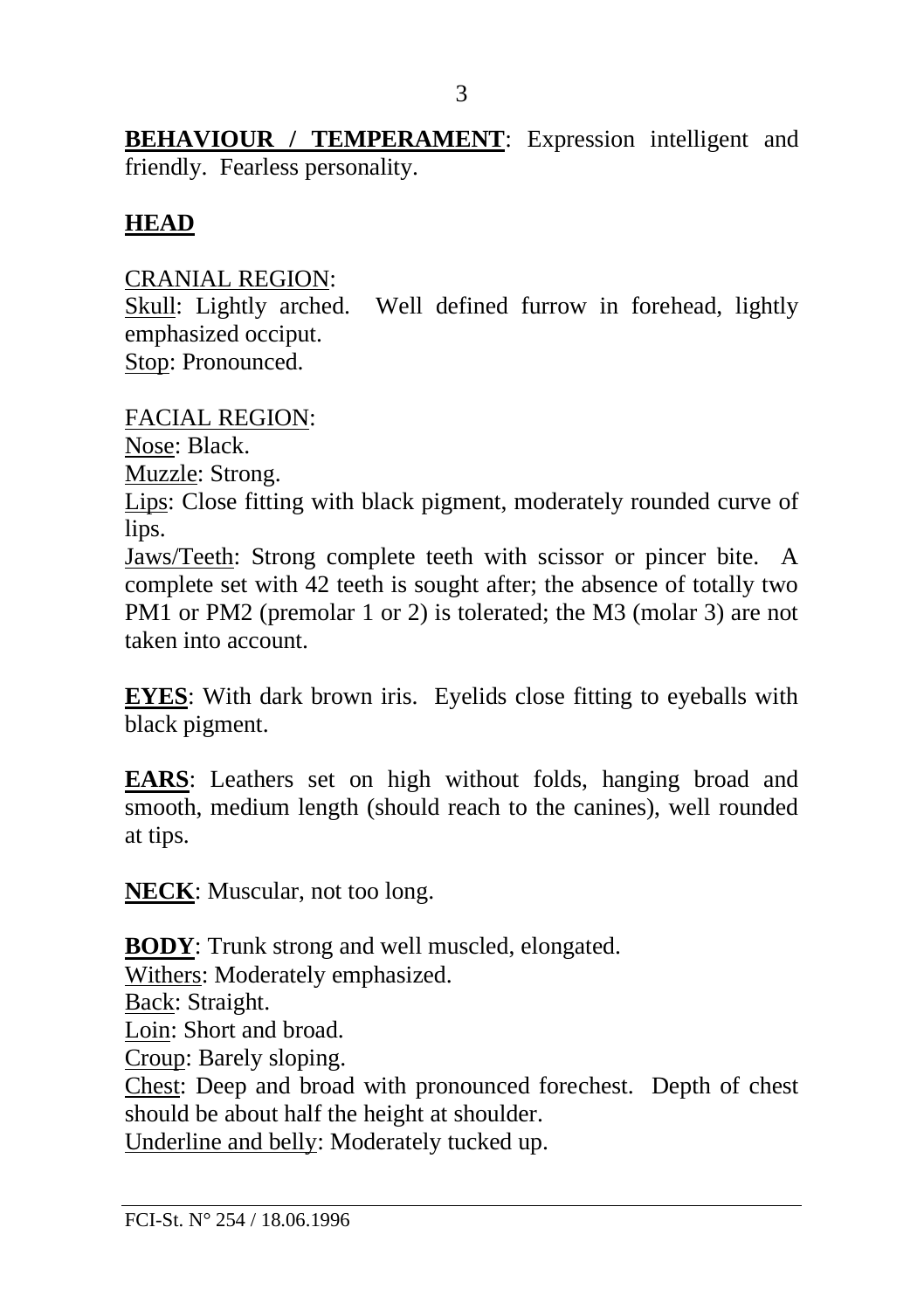**TAIL**: Set on high, thick at root. Longer hair on underside (brush tail); reaching barely to ground, carried slightly downward.

#### **LIMBS**

#### FOREQUARTERS:

General appearance: Front legs are straight and strong; they appear short in relation to the body.

Shoulder: Shoulder blade close fitting, long, sloping and strongly muscled.

Forefeet: Front and hind feet strong, round, toes tight against each other. Strong pads and black nails.

#### HINDQUARTERS:

General appearance: Muscular, strong and well angulated. Seen from the rear, the axis of the legs is straight.

Hind feet: Front and hind feet strong, round, toes tight against each other. Strong pads and black nails.

**GAIT / MOVEMENT**: Movement is ground covering, not tripping. Preferred gait: Trot.

**SKIN**: Elastic and strong, without wrinkles.

#### **COAT**

Hair: The double coat consists of very thick top coat and a dense undercoat, which covers the whole body and is close fitting.

Colour: The ideal colour is dark deer red with or without black hairs lightly interspersed. Also black with clearly defined red-brown markings on head (Vieräugl), chest, legs, feet and underside of tail. White star on chest permitted.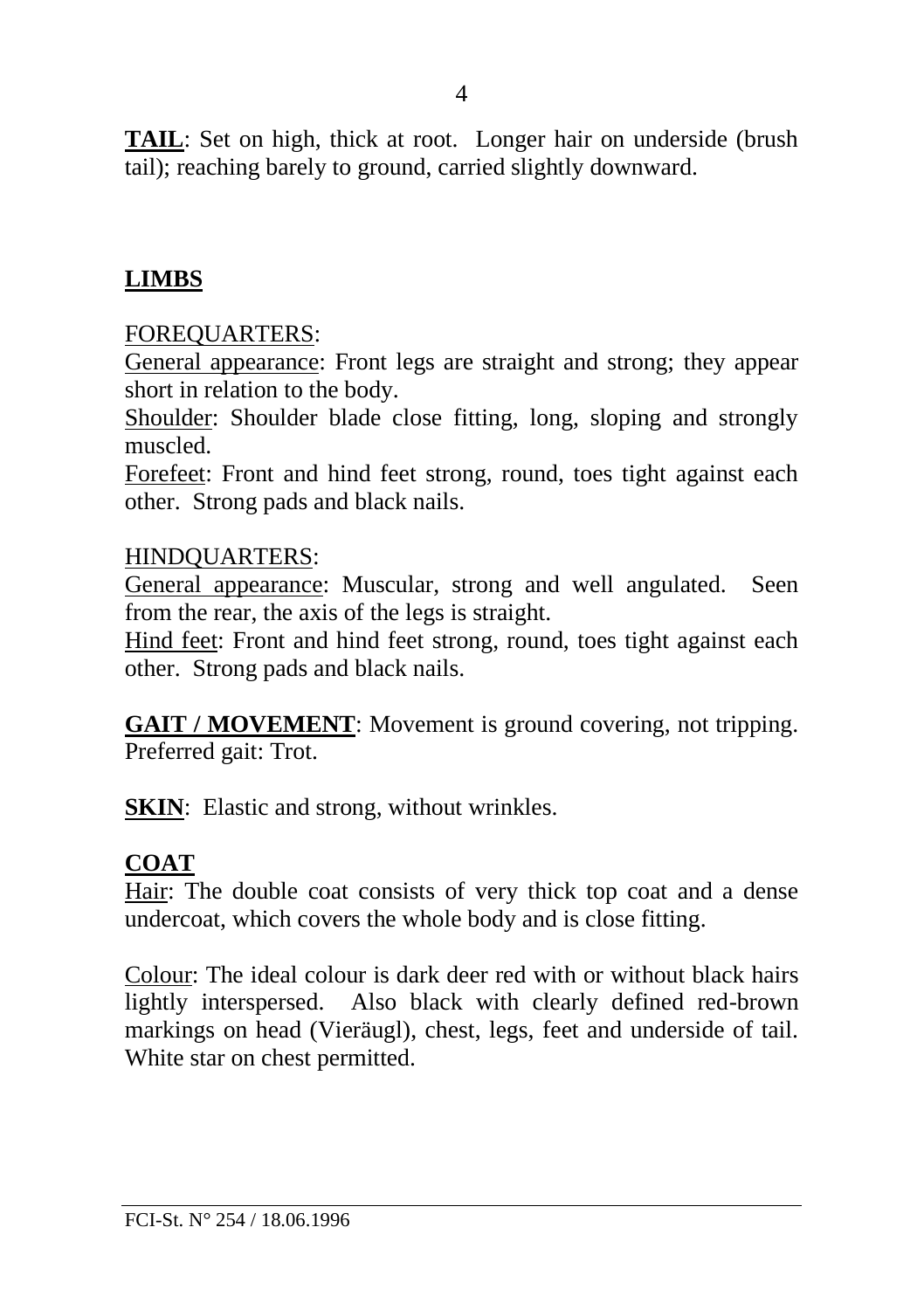| SIZE:                     |           |
|---------------------------|-----------|
| Height at withers:        | 34-42 cm. |
| Ideal height for dogs:    | 37-38 cm. |
| Ideal height for bitches: | 36-37 cm. |

**FAULTS** : Any departure from the foregoing points should be considered a fault and the seriousness with which the fault should be regarded should be in exact proportion to its degree and its effect upon the health and welfare of the dog.

- Weak bone.
- Lack of muscle.
- Too pointed, too short or too long in muzzle.
- Too light eye, lids not close fitting.
- Short or pointed leathers.
- Loose shoulders.
- Wrong stance of front or hind legs.
- Coat too thin or too short.
- Slight departure from correct colour.

# **DISQUALIFYING FAULTS**:

- Aggressive or overly shy.
- Any dog clearly showing physical or behavioural abnormalities.
- Any deviation which will hinder ability to hunt.
- Lack of more than two premolars 1 or 2 (the M3 are not taken into account).
- Height at withers less than 34 cm and more than 42 cm.
- Weakness in temperament.

# **N.B.:**

- Male animals should have two apparently normal testicles fully descended into the scrotum.
- Only functionally and clinically healthy dogs, with breed typical conformation should be used for breeding.